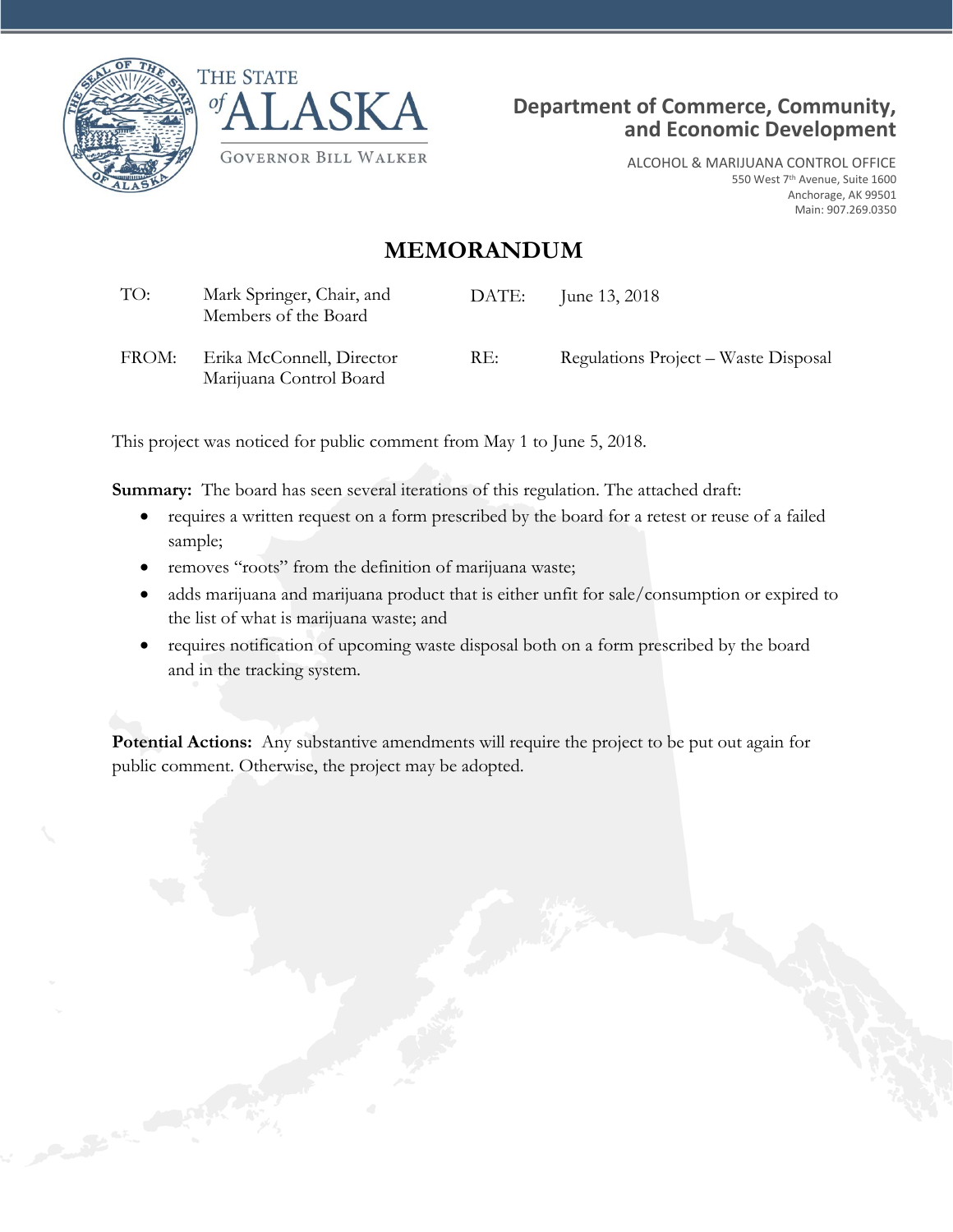(Words in **boldface and underlined** indicate language being added; words [CAPITALIZED AND BRACKETED] indicate language being deleted.)

3 AAC 306.660 is amended to read:

#### **3 AAC 306.660. Failed materials; retests**

(a) If a sample tested by a marijuana testing facility does not pass the required tests based on the standards set out in 3 AAC 306.645, the marijuana establishment that provided the sample shall

(1) dispose of the entire harvest batch or production lot from which the sample

#### was taken **in accordance with 3 AAC 306.740**; and

(2) document the disposal of the sample using the marijuana establishment's marijuana inventory tracking system.

(b) If a sample of marijuana fails a required test, any marijuana plant trim, leaf, and other usable material from the same plants automatically fail the required test. The board or director may approve a **written** request**, on a form prescribed by the board,** to allow a batch of marijuana that fails a required test to be used to make a carbon dioxide- or solvent-based extract. After processing, the carbon dioxide- or solvent-based extract must pass all required tests.

(c) If a marijuana cultivation facility or a marijuana product manufacturing facility **submits a written request on a form prescribed by the board** [PETITIONS] for a retest of marijuana or a marijuana product that failed a required test, the board or director may authorize a retest to validate the test results. The marijuana cultivation facility or a marijuana product manufacturing facility shall pay all costs of a retest.  $(am_{\perp}/\perp_{\perp}$ , Register Authority: AS 17.38.010 AS 17.38.150 AS 17.38.200

AS 17.38.070 AS 17.38.190 AS 17.38.900

AS 17.38.121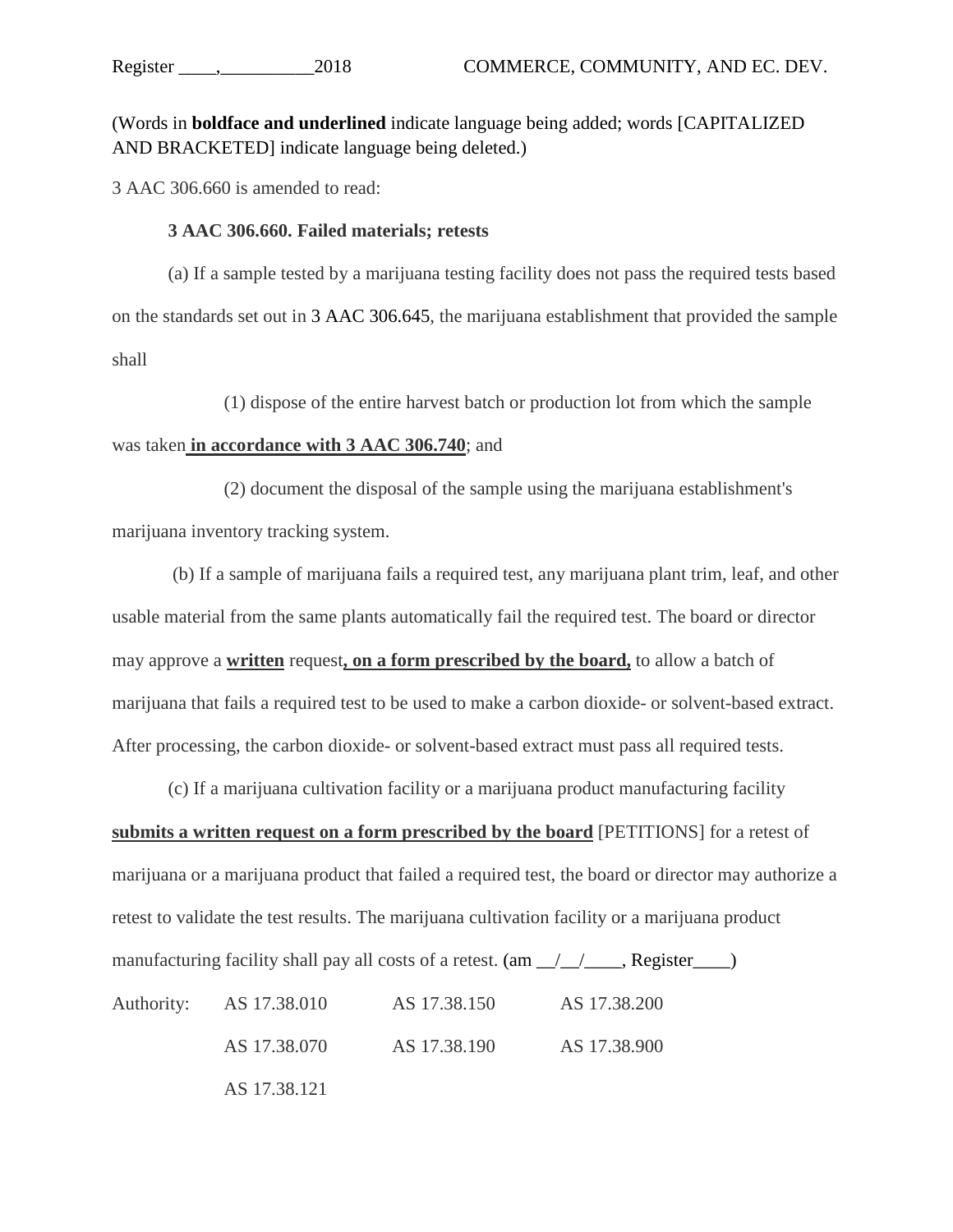3 AAC 306.740 is amended to read:

# **3 AAC 306.740 Waste Disposal**

(a) A marijuana establishment shall store, manage, and dispose of any solid or liquid waste, including wastewater generated during marijuana cultivation production, processing, testing, or retail sales, in compliance with applicable federal, state, and local statutes, ordinances, regulations, and other law

(b) Marijuana waste must be rendered unusable for any purpose for which it was grown or produced before it leaves a marijuana establishment. Marijuana waste includes

(1) marijuana plant waste, including, [ROOTS,] stalks, leaves, and stems that have not been processed with solvent;

(2) solid marijuana sample plant waste in the possession of a marijuana testing facility;

**(3) marijuana or marijuana product that has been deemed by the licensee unfit for sale or consumption;**

## **(4) expired marijuana products; and**

**(5)** other waste as determined by the board.

(c) A marijuana establishment shall

(1) [IN THE MARIJUANA INVENTORY TRACKING SYSTEM REQUIRED UNDER 3 AAC 306.730,] give the board notice **on a form prescribed by the board** not later than three days before making the waste unusable and disposing of it; however, the director may authorize immediate disposal on an emergency basis; and

# **(2) record the waste in the marijuana inventory tracking system required**

## **under 3 AAC 306.730;**